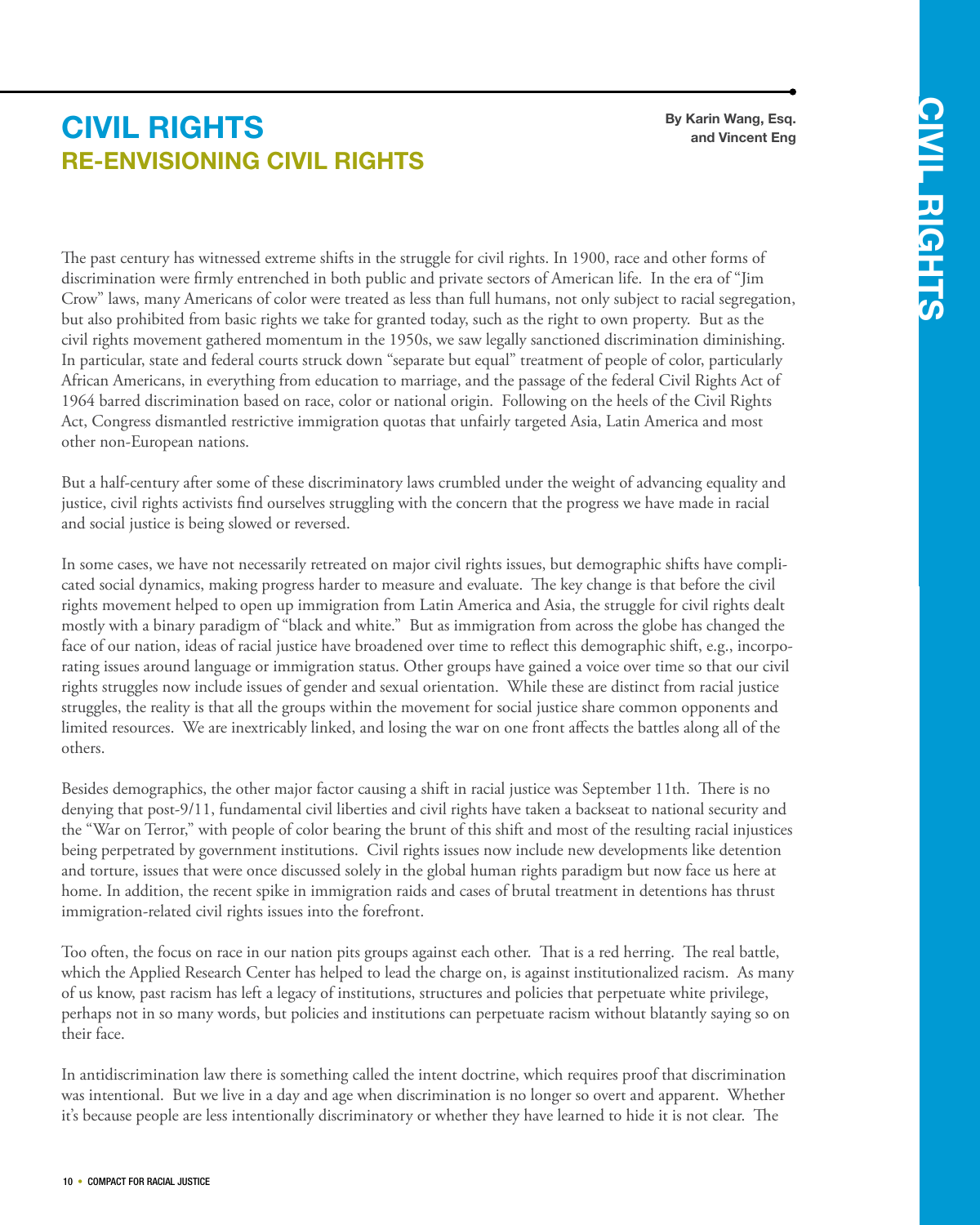intent doctrine presumes individual actors and does not address the real problem, which is a larger system that favors those already in positions of privilege (e.g., whites, heterosexuals) and as a consequence perpetuates discrimination in a less direct way. While individuals can be racist or discriminatory, the kind of discrimination that holds back an entire community is not individual discrimination per se–it is institutional discrimination perpetrated by large entities like government agencies or corporations. For example, in the past eight years, the U.S. Department of Justice has shifted significant civil rights resources toward prosecuting labor and sex trafficking, which focuses on mostly individual or smaller groups of smugglers as opposed to traditional civil rights prosecutions to hold local police departments accountable for race discrimination or abuse of power. While going after human traffickers is both serious and necessary, the main enforcer of our nation's civil rights laws should not trade off one for the other. The end result is that racial justice and fighting institutional discrimination are no longer priorities for our federal government.

With a new presidential administration taking office on January 20, 2009–the first one in over 20 years that will not have an incumbent President or Vice President–we have the best opportunity in a generation to reinvigorate our federal government's commitment to civil rights and racial justice.

To shift away from the current status quo on racial and social justice, the next administration must take a number of steps, some immediate, some longer-term, to affirmatively reprioritize civil rights.

Given that five of the nine justices are currently aged 70 or older, the next president will likely have the opportunity to appoint at least two U.S. Supreme Court justices. The three youngest justices are among the Court's most conservative voices and have clearly indicated that issues of racial justice, like school desegregation, are not priorities. The next President must balance the current voices on the U.S. Supreme Court with justices who are capable of compassionate and fair-minded decisions on issues impacting communities of color–not just issues of race, per se, but issues such as criminal justice, low-wage labor, etc. that disproportionately affect people of color. The appointment of Supreme Court justices is the greatest legacy that any President can have, because Supreme Court justices average 25 years on the bench, more than six presidential terms. Also important for the next President will be the appointment of fair-minded federal district and circuit court judges, which creates a pipeline for possible future Supreme Court nominations. The lower court appointments are also critical from a local, community perspective in that these lower court judges hear and decide the majority of cases brought by civil rights lawyers, and only a minute percentage of cases in federal court ever find their way to the Supreme Court.

In Congress, the next administration must prioritize passing legislation that reverses civil rights setbacks of the past few decades. An immediate goal is to pass currently pending legislation such as the Ledbetter Fair Pay Act, which would ensure that employees alleging discrimination be able to sue over unequal pay once the discrimination is discovered and regardless of when it started (a matter that the current Supreme Court has already rejected), and the Employee Free Choice Act, which would make it easier for employees to unionize.

Several longer-term priorities would be to correct recent U.S. Supreme Court decisions that undermine the rights of workers. For example, the Supreme Court in *Hoffmann Plastic Compounds, Inc. v. NLRB* held that undocumented workers who are illegally fired for engaging in union organizing activities are not entitled to back pay, overturning a long-standing precedent and creating an incentive for non-unionized companies to hire and exploit undocumented workers. Without a solution to address Hoffman Plastics, that decision will expose an estimated 8.6 million low-wage immigrant workers who lack legal status to further exploitation.

Another longer-term priority would be to correct *Alexander v. Sandoval*, a 2001 U.S. Supreme Court decision that essentially eliminated private lawsuits under Title VI of the Civil Rights Act of 1964 that allege "disparate impact" (meaning unintentional) discrimination. The consequence of this decision is that it is very difficult now for an individual to bring a lawsuit alleging racial or national origin discrimination, since, post-Sandoval, a plaintiff can only allege intentional discrimination. This leaves the enforcement of civil rights in the hands of government agencies, which can still bring cases on behalf of individuals, but the federal government has not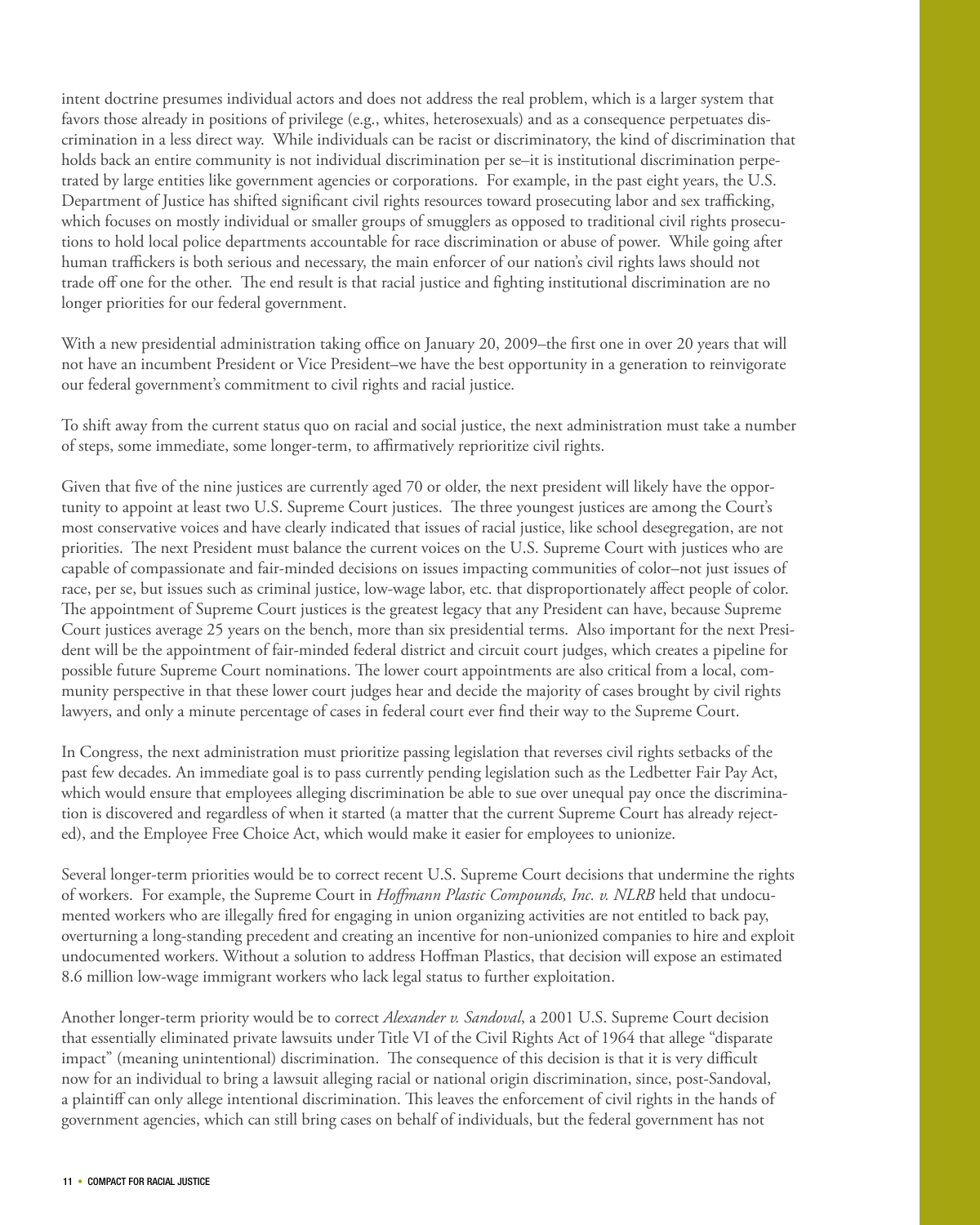prioritized these types of cases for many years. This fix is critical for issues like language access challenges, where the discrimination can be profound but is often difficult to characterize as intentional.

Also critical for the next Congress to address are barriers to voting, particularly for low-income and new voters, as well as people convicted of felonies; for example, the new administration should seriously prioritize getting states to rectify poor compliance with the National Voter Registration Act, which is commonly known as Motor-Voter and requires states to offer voter registration to citizens when they apply for public assistance. The new administration should also consider other proposals to increase voter participation such as Election Day voter registration, as well as take steps to mitigate the impact of, or even bar outright, restrictive voter identification laws.

In addition to correcting missteps of the past, Congress must also pass legislation that expands civil rights, not just puts us back where we were in the past–for example, repealing the Defense of Marriage Act and the federal bar on same-sex marriage. A near-term fix is to pass the Local Law Enforcement Hate Crimes Prevention Act that would expand protected categories to include gender, sexual orientation and disability, as well as strengthen federal ability to investigate and prosecute hate crimes cases. And Congress and the new administration must also affirmatively assess the racial and social justice impact of other laws, such as those being passed to address the nation's current economic crisis. For example, as the nation continues to grapple with the onslaught of home foreclosures, foreclosure and counseling mitigation services going forward must be provided equitably to all communities, particularly communities of color and limited-English-speaking communities, who were disproportionately targeted for fraudulent loans.

The next President will also have wide latitude to influence the operations of the federal agencies within the President's Cabinet–these are the government entities that operate or fund all of the major government programs in our country. Chief among the next President's priorities should be refocusing the Department of Justice (DOJ), which is the federal government's chief enforcer of laws. In particular, the DOJ's Civil Rights division, which was established in 1957 during the era of massive civil rights changes, must reprioritize its original mission of fighting racial discrimination. As civil rights laws have expanded over the years, it is both natural and desirable that the DOJ's mission has expanded to include fighting discrimination on other bases, such as disability. However, in recent years the DOJ's Civil Rights division has shifted from being at the vanguard of championing the rights of the most vulnerable in our society and taking on those who perpetuate systemic discrimination to focusing on issues like freedom of religion that do not clearly benefit vulnerable populations, or human trafficking, which targets individual actors instead of institutions. The DOJ's own Bureau of Justice Statistics released a 2008 report showing that the number of civil rights cases brought by the department has dropped significantly in recent years, falling 21% from 2000 to 2006. The next President also needs to depoliticize the DOJ in order to rehabilitate the agency's reputation after the recent scandals involving the influence of partisan politics on hiring and enforcement decisions.

The next administration must also ensure that the civil rights enforcement divisions of the other federal agencies refocus on enforcing racial and other related social justice issues (e.g., access for persons with limited English proficiency or physical disabilities). Over the past few decades, many of these civil rights agencies, which have a great day-to-day impact on key programs like Medicaid and public education that affect people of color and low-income communities, have lost so much funding and support that they cannot effectively carry out their missions. Some of these agencies have also absorbed significant new "mandates" that in some cases have overwhelmed the traditional civil rights mission–for example, the Office for Civil Rights of the U.S. Department of Health & Human Services now also enforces the Health Insurance Portability & Accountability Act, meaning that privacy investigations now dominate many of these offices.

Besides reviving the original civil rights mandate for the federal civil rights enforcement agencies, the next administration should also highly prioritize the improved and expanded collection of federal data on race, ethnicity, national origin, primary language and religion. An immediate priority should be ensuring the success of the 2010 Census. But a longer-term priority is to ensure the overall quality of Census data collection. For example, the